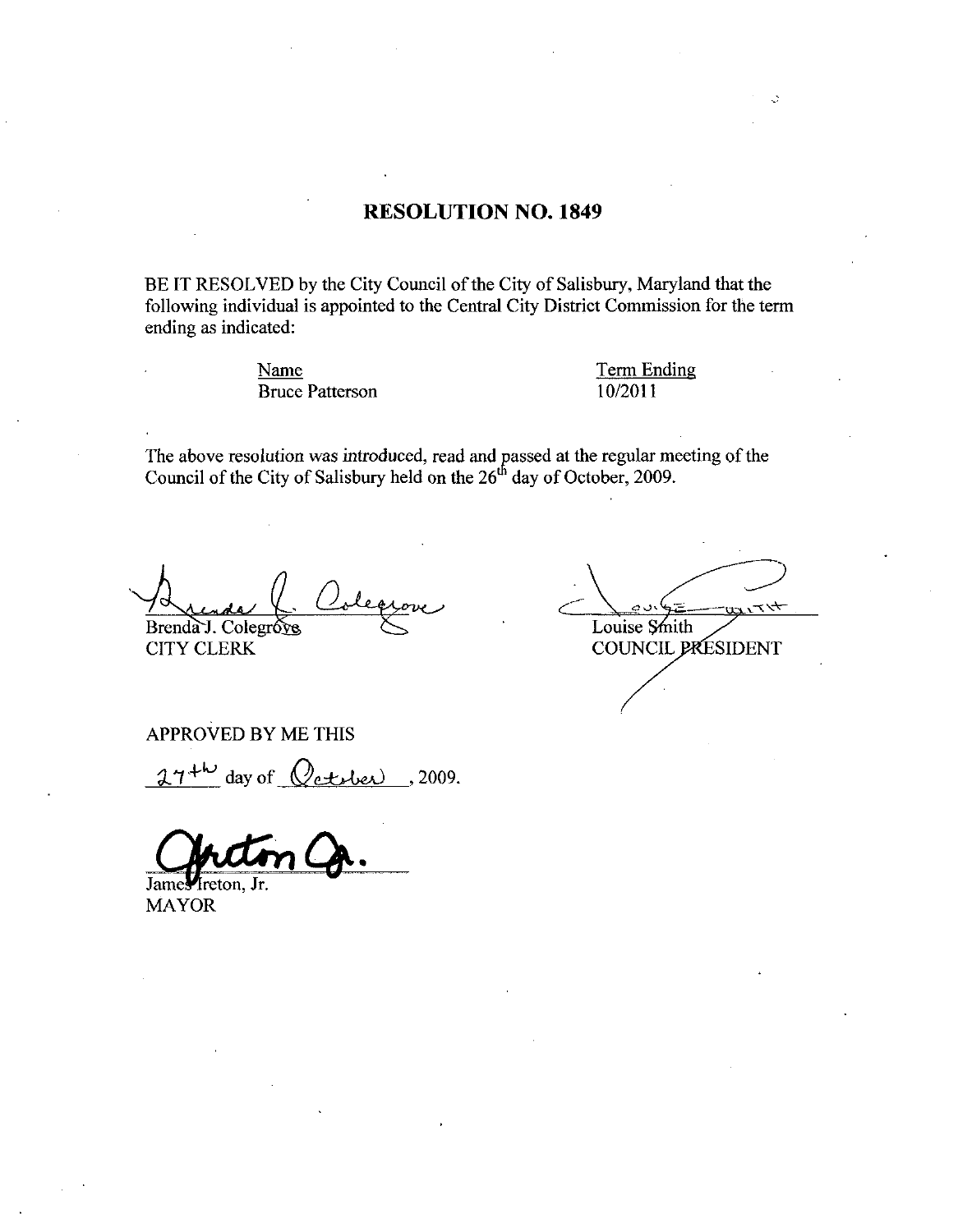INTER

## $\frac{1}{\sqrt{1-\frac{1}{1-\frac{1}{1-\frac{1}{1-\frac{1}{1-\frac{1}{1-\frac{1}{1-\frac{1}{1-\frac{1}{1-\frac{1}{1-\frac{1}{1-\frac{1}{1-\frac{1}{1-\frac{1}{1-\frac{1}{1-\frac{1}{1-\frac{1}{1-\frac{1}{1-\frac{1}{1-\frac{1}{1-\frac{1}{1-\frac{1}{1-\frac{1}{1-\frac{1}{1-\frac{1}{1-\frac{1}{1-\frac{1}{1-\frac{1}{1-\frac{1}{1-\frac{1}{1-\frac{1}{1-\frac{1}{1-\frac{1}{1-\frac{1}{1-\frac{1}{1-\frac{1}{1-\$

## OFFICE OF THE MAYOR

To: John Pick From: Sherrell McBride<sub>SM</sub><br>Subject: Appointment to the C Appointment to the Central City District Commission Date: October 19, 2009

Mayor Ireton would like to appoint the following person to the Central City District Commission

> Name Term Ending Bruce Patterson 10/2011

Attached you will find background information for Bruce Patterson and the Resolution necessary for his appointment. Please forward this information to the City Council so it may be placed on their agenda for the next meeting. Please let me know if you have any questions.

Attachments